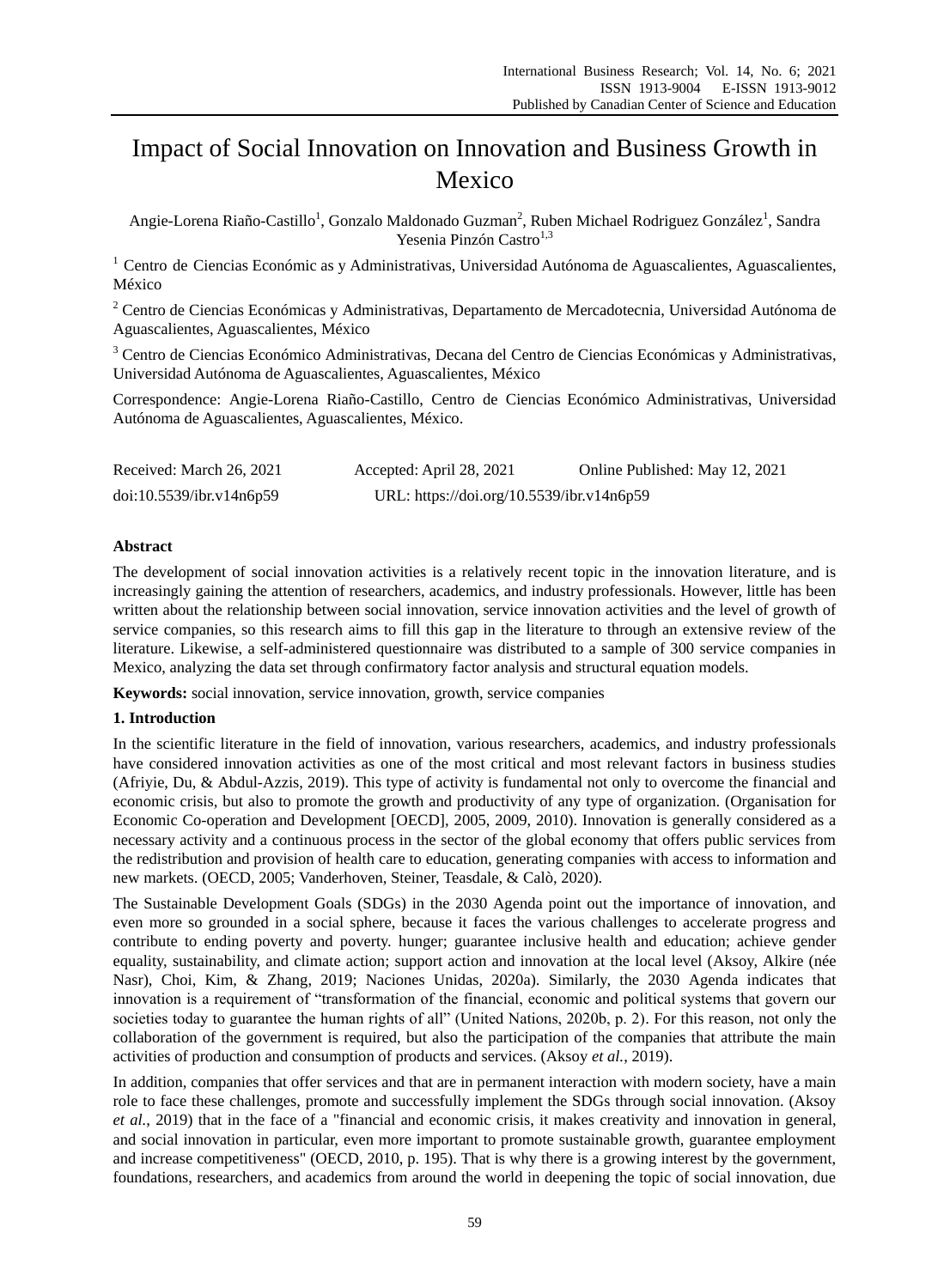to the lack of an established, common, and shared concept, especially in the field of social change. (Montgomery, 2016; D'Amario *et al.*, 2020; Vanderhoven *et al.*, 2020).

In this sense, it is common to find in the literature in the field of innovation that service companies can promote the advancement of social innovation and generating significant benefits, which allow companies to achieve a higher level of growth. (Aksoy *et al.*, 2019). In this context, the main contribution of this study is the analysis and discussion of the effects that social innovation exerts on the innovation and growth activities of service companies in an emerging economy country, such as Mexico, such as and as recommended by Aksoy *et al.* (2019) and D"Amario *et al.* (2020), in addition to providing important empirical evidence that complements the incipient research on this area in quantitative studies (D'Amario *et al.*, 2020), and contributes to the generation of knowledge of the social impact (Aksoy *et al.*, 2019).

Additionally, this study also seeks to answer the following research question: what is the impact of social innovation on service innovation and on the level of growth of companies in Mexico? To complement and answer this question, the rest of the document is structured as follows: in the second section, the published studies will be announced and the hypothesis raised; in the third section, the methodology used is presented; the fourth section presents analysis and interpretation of results and finally, sixth section, conclusions.

# **2. Literature Review**

## *2.1 Theoretical Approaches to Research*

Social innovation requires leaders who empower, take risks, and expect failure to be part of the process while fostering new ideas (Aksoy *et al.,* 2019). Therefore, Schumpeterian theory suggests that "the social economy is characterized by an entrepreneurial regime in which radical and infrequent innovations are carried out mainly by heroic individuals and leaders of young companies, while incremental innovation is viewed with greater prominence in established large companies, which favor rapid growth " (Desmarchelier, Djellal, & Gallouj, 2020, p. 1). In addition, social innovation through creativity, empowerment, and leadership, can achieve the development of solutions and optimization of existing resources to foster sustainable growth, increase competitive capacities, secure employment, promote social change and economic recession (BEPA, 2010; Aksoy *et al*., 2019).

Likewise, social innovation is not exclusive to non-profit organizations, it can be developed in any type of company, for example, Boston Consulting Group offers its consulting services to promote and support social innovators that are consistent with the mission of the business (Desmarchelier *et al.*, 2020), while Standard Bank in South Africa, through 0.2% of the independent trusts of small and medium-sized companies, finances loans for entrepreneurs, which increases the number of entrepreneurs with capital and decreases the poverty rate. Judson Manor in Cleveland, Ohio offers an innovative service by generating a free life for college students in exchange for meaningful interactions with senior citizens, and Tablée des Chefs in Canada provides surplus food from hotels and restaurants to food shelters (Aksoy *et al.*, 2019).

Consequently, "companies generate wealth that can address poverty and hunger, and even universal access to education" (Aksoy *et al*., 2019, p. 442), they are the engine of our world and their services are socially innovative (Aksoy *et al*., 2019). Likewise, it identifies and reflects on difficult social and emotional experiences, improves social outcomes to increase well-being and participation in services, and supports vulnerable people, generating learning and guidance services for the community (Millar, Steiner, Caló, & Teasdale, 2020; Vanderhoven *et al*., 2020), addressing social inequalities (Vanderhoven *et al*., 2020). Thus, "social innovation contributes to changing behavior in different institutional settings, through markets and public sectors, and to improving responsible inventiveness from the bottom up towards the integration of social networks, economic and environmental objectives. (Soma, Van de Burg, Hoefnagel, Stuiver, Van der Heide, & Martijn, 2018, p. 363).

## *2.2 Social Innovation and Service Innovation*

The tertiary economy has modified the economic environment with the generation of service innovation known as the generation of "new services introduced to satisfy an external user or market need" (Damanpour, 1991, p. 561), generally which is considered as an agile market strategy that is present in market services, manufacturing companies and public administrations (Desmarchelier *et al.*, 2020). Furthermore, social innovation is conceptualized as "the application of innovative, practical, sustainable and market-based approaches to benefit society in general, and low-income populations in particular" (World Economic Forum, 2016, p. 5 ), therefore, the essence of social innovation "can be seen as a new governance approach that involves broader actors in the design and delivery of services aimed at addressing social needs" (Vanderhoven *et al.*, 2020, p. 1).

Therefore, social innovation can be developed in any organization, from for-profit companies, to companies with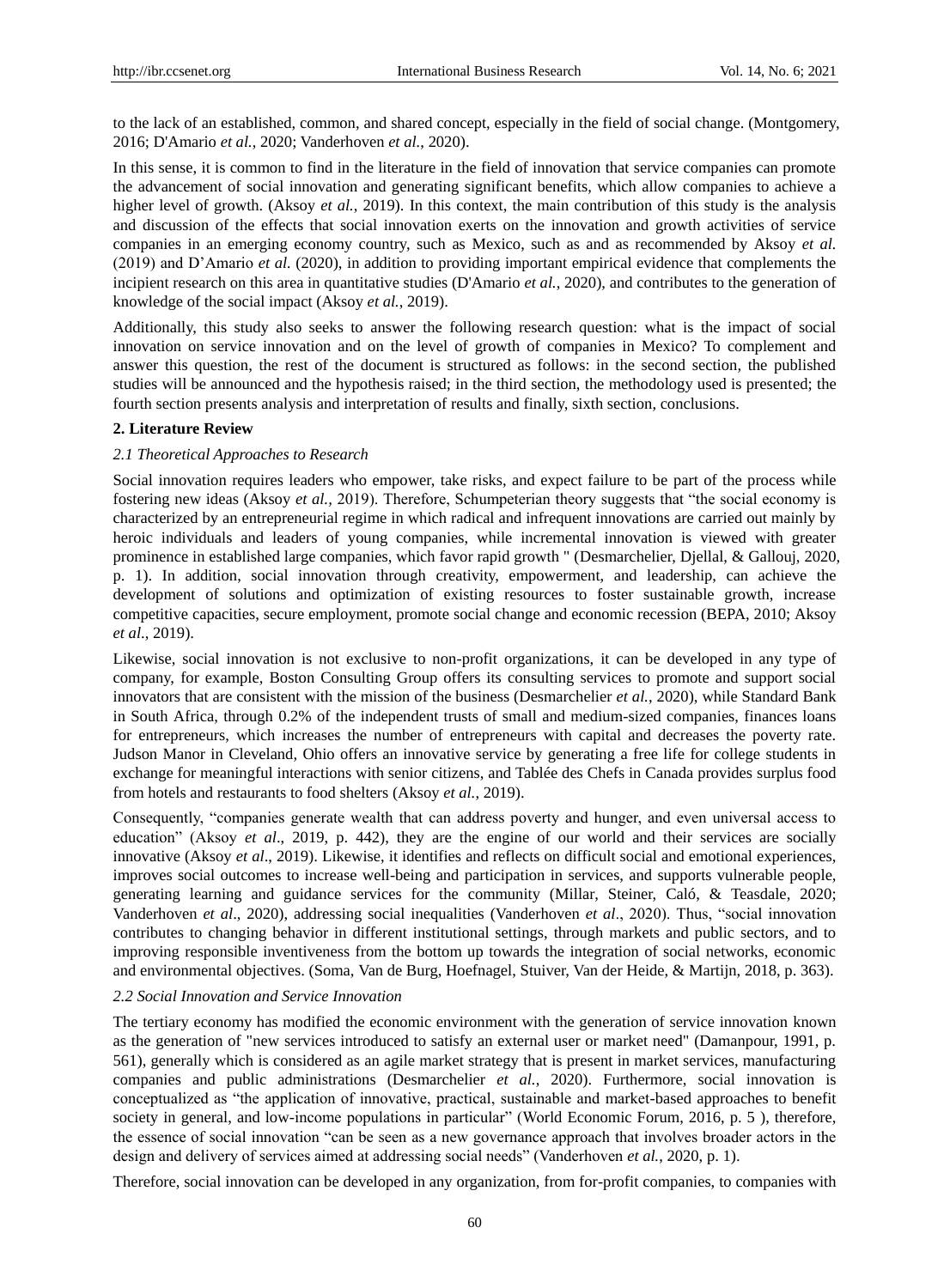new hybrid models (Phillips, Lee, Ghobadian, O"regan, & James, 2015; Aksoy *et al*., 2019), becoming an essential criterion not only for social entrepreneurship to execute social and environmental missions (Kraus, Niemand, Halberstadt, Shaw, & Syrja, 2017), but also to significantly increase the various opportunities through the social intrapreneurship of companies for service innovation (Aksoy *et al.,* 2019), the which would particularly entail obtaining more and better business results that would facilitate the development of social change inside and outside the organizations (Davis & White, 2015).

In this sense, social innovation in service companies is conceptualized by D'Amario *et al.* (2020, p. 109) as the "introduction of a new good or service or one significantly improved in terms of its characteristics or uses to meet social objectives", while Aksoy *et al*. (2019, p. 429) conceptualized it as "the creation of innovative, scalable and sustainable market-based service offerings that solve systemic social problems of society". Consequently, service companies that have adopted and implemented a social innovation, can present a significant growth in the different innovation activities that they develop in a social context. (Vanderhoven *et al.*, 2020).

Therefore, the success of social innovation in service companies depends on a deep understanding of the needs and modus operandum of local communities (Desmarchelier *et al.,* 2020), since it can generally generate different benefits, such as create a high level of trust between the client and the brand, adapt to the existing resource and environmental problem, track and report performance metrics, contribute to the growth of companies, from the generation of new markets and innovative value offers, to sustainable supply chains in the production and creation of value for the consumer (Desmarchelier *et al.,* 2020), which contribute to social well-being (Aksoy *et al.*, 2019).

However, there are multiple causes that delay the level of growth of social innovation in a social economy due to low levels of secrecy and patent protection; social pursuit, rather than profit (the non-profit nature); the combination of codified (not understandable) and technical knowledge with a complex set of social skills; the difficulty of replicating solutions (Desmarchelier *et al.,* 2020); and, the risk that the mission of the organization itself deviates when it grows or strays too far from its ultimate goal: the community (Vanderhoven *et al*., 2020). Thus, according to the information previously presented, it is possible to propose the following research hypothesis:

*H1: Social innovation has a significantly positive relationship with service innovation.*

#### *2.3 Social Innovation and Growth*

Social innovation favors different institutional environments and participates in the energy, aquaculture, tourism, mining and biotechnology sectors, which contributes to increasing employment and economic growth while taking care of the environment (Soma *et al.,* 2018). Now, an important characteristic of the economic growth of service companies is innovation, which favors increased productivity (Baumol, 2002; Desmarchelier *et al*., 2020). Furthermore, investment in service innovation allows companies to survive in a highly competitive environment (Baumol, 2002). The presence of incremental innovation compared to radical innovation rapidly favors productivity growth in business environments (Desmarchelier *et al.,* 2020), and the execution of an innovation routinely under this environment contributes to sustained economic growth (Baumol, 2002).

Likewise, the growth of service companies not only refers to economic optimization and the effective and efficient use of resources, but is also related to the creation of changes in the social and environmental context (Soma *et al.,* 2018 ), because the depletion of resources and environmental degradation that world society is losing, directly affects both the economy of service companies and the economy of society in general, therefore, the adoption and implementation of social innovation activities, potentially favors the economic growth of service companies, in a particular way, and the economy of society, in a general way (Reilly, 2012; Soma *et al.*, 2018).

Likewise, "social innovation is related to the principle of sustainability for the economic growth of companies and countries, triggers innovation beyond the purposes of innovation exclusively based on profit and seeks long-term solutions" (Soma *et al*., 2018, p. 363), which generates as benefits the growth of innovative value offers, of the market and of sustainable supply chains in the generation of services, the creation of value for the consumer, trust in the company services, brand, attraction and retention of human talent, inclusion of social and environmental measures, metrics and financial reports of companies, which facilitate obtaining a significant increase in the level of growth (Aksoy *et al.*, 2019).

In addition, the benefits of social innovation for service companies, according to the World Economic Forum (2016) are, among others, restoring customer confidence in business, adapting to resource scarcity and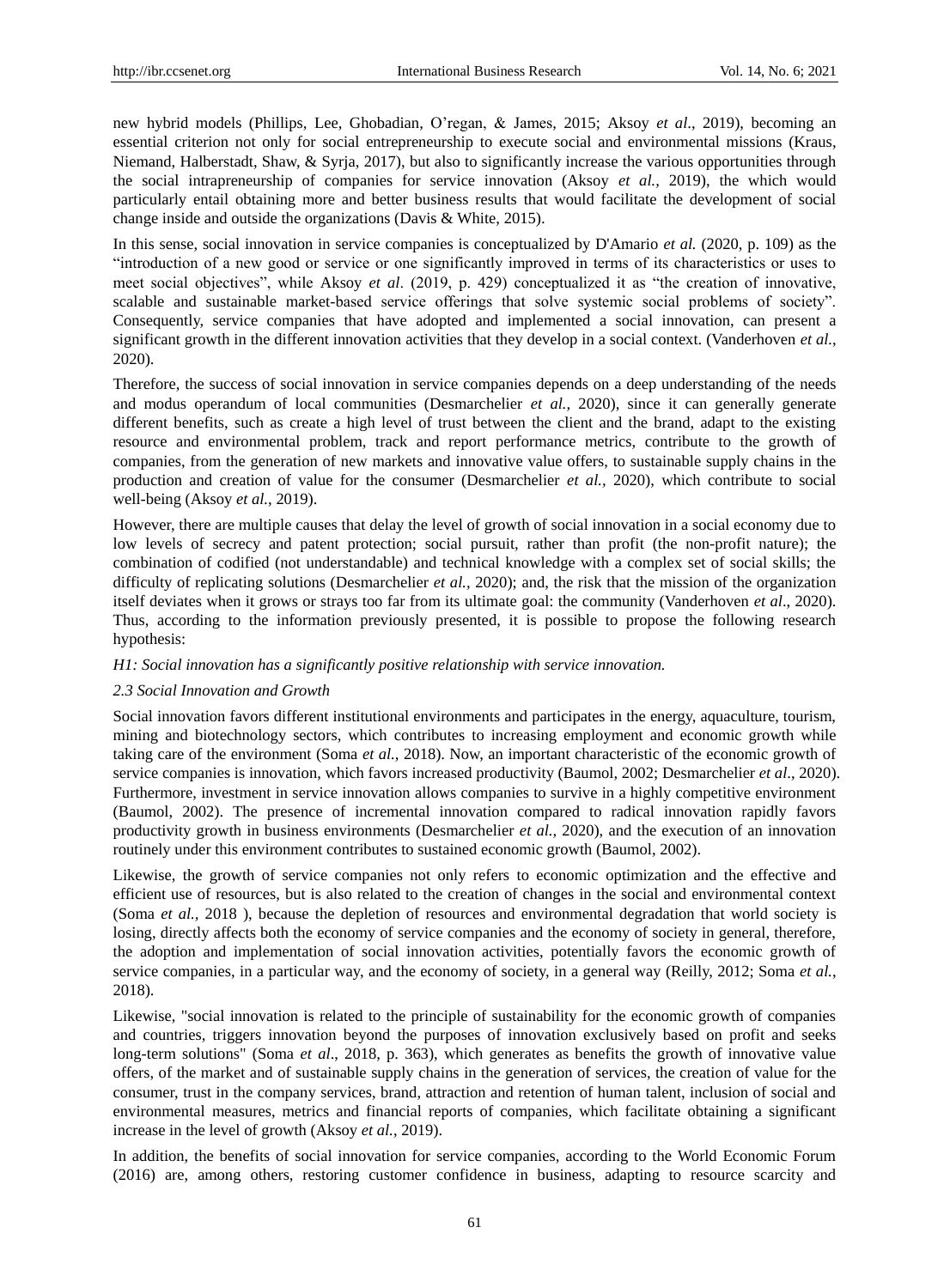environmental concerns, attracting and retaining top talent, track and report on changing performance metrics, and growth and inclusion at scale, representing an excellent opportunity for service companies to significantly increase their level of growth from customer trust, recruit and reduce human resource turnover costs and implement new environmental, social and governance performance evaluation metrics (Aksoy *et al.*, 2019).

In this sense, "social innovation is an essential factor in terms of fostering sustainable business growth, ensuring employment and increasing competitive capacities, particularly in the midst of an economic crisis and financial markets" (Aksoy *et al*. , 2019, p. 437). Furthermore, social innovation is considered in the scientific literature as necessary to act as an engine in the face of crises, determining "in what kind of world will the next generation of citizens of free societies live (Howaldt & Schwarz, 2010, p. 18), and driving economic growth through the value chain for service companies (Aksoy *et al.,* 2019). Thus, according to the information presented previously, the following research hypothesis is proposed:

*H2: Social innovation has a significantly positive relationship with growth.*

#### **3. Methodology**

To respond to the two research hypotheses, an empirical study was carried out in the service companies of the state of Aguascalientes (Mexico), for which the business directory of the Mexican Business Information System (SIEM) for the state was used. of Aguascalientes of 2019, which had a registry as of May 30 of 1,350 companies. In addition, an information collection instrument was designed that was applied to the managers of the companies, and it was applied to a sample of 300 service companies selected through a simple random sampling with an error of  $\pm 5\%$  and a level of significance 95%, representing this sample a little more than 22% of the total population under study, and the survey was applied during the months of May to July 2019.

On the other hand, to measure social innovation, an adaptation of the scale of Pot and Vaas (2008) was carried out, who considered that it can be measured through 12 items. In addition, to measure innovation in services, an adaptation was made to the OECD scale (2005), who considered that it is possible to measure it by means of 7 items. Finally, to measure the growth of the companies, the sales made by the companies in 2019 were used (Autio *et al.,* 1998; Ballow *et al*., 2004; Salojärvi *et al*., 2005; Linder, 2006; Carneiro, 2007; Kruger & Johnson, 2009), since to estimate the growth potential that companies may have, a qualitative evaluation of managers is generally considered, with sales being the main indicator for its measurement (Autio *et al*., 1998). All the items of the three scales were measured through a 5-point Likert-type scale with  $1 =$  totally disagree to  $5 =$  totally agree as limits, since this type of scale provides a balance between the complexity of the interviewees and Analysis of information (Forza, 2016; Hair, Celsi, Money, Samouel, & Page, 2016).

Regarding the measurement of the reliability and validity of the three scales used, a Confirmatory Factor Analysis (CFA) was applied using the maximum likelihood method with the support of the SmartPLS 3.3 software (Hair *et al.,* 2019), measuring the reliability using Cronbach's Alpha and the Composite Reliability Index (IFC) (Bagozzi *et al*., 2011). Thus, the results obtained from the AFC indicate that the Cronbach's Alpha and IFC values are higher than the recommended value of 0.7, the items of the related factors of the social innovation and service innovation scales are significant  $(p < 0.01)$ , the value of all factor loadings are greater than 0.6 (Bagozzi *et al.,* 2011), and the Index of the Extracted Variance (IVE) is greater than 0.5 (Fornell & Larcker, 1981), which indicates the existence of reliability of the scales analyzed (Nunally & Bernstein, 1994; Hair, Black, Babin, & Anderson, 2014). Table 1 shows these results in greater detail.

| Variable           | Cronbach Alpha | IFC   |       |
|--------------------|----------------|-------|-------|
| Growth             | .000           | 1.000 | 1.000 |
| Social Innovation  | 0.943          | 0.951 | 0.619 |
| Service Innovation | 0.855          | 0.890 | 0.542 |

Table 1. Reliability and convergent validity of the Social Innovation Model

Source: Own elaboration

Likewise, the valuation of the measurement scales of social innovation and service innovation commonly also include discriminant validity, which is generally measured in the literature through three elements: the Fornell and Larcker criterion, the cross loads and the Heterotrait-Monotrait ratio (HTMT) of correlations (Hair *et al*., 2019). Thus, when using the structural equation models with partial least squares (PLS-SEM), it was considered convenient to use the HTMT for the measurement of discriminant validity, since technically the HTMT is an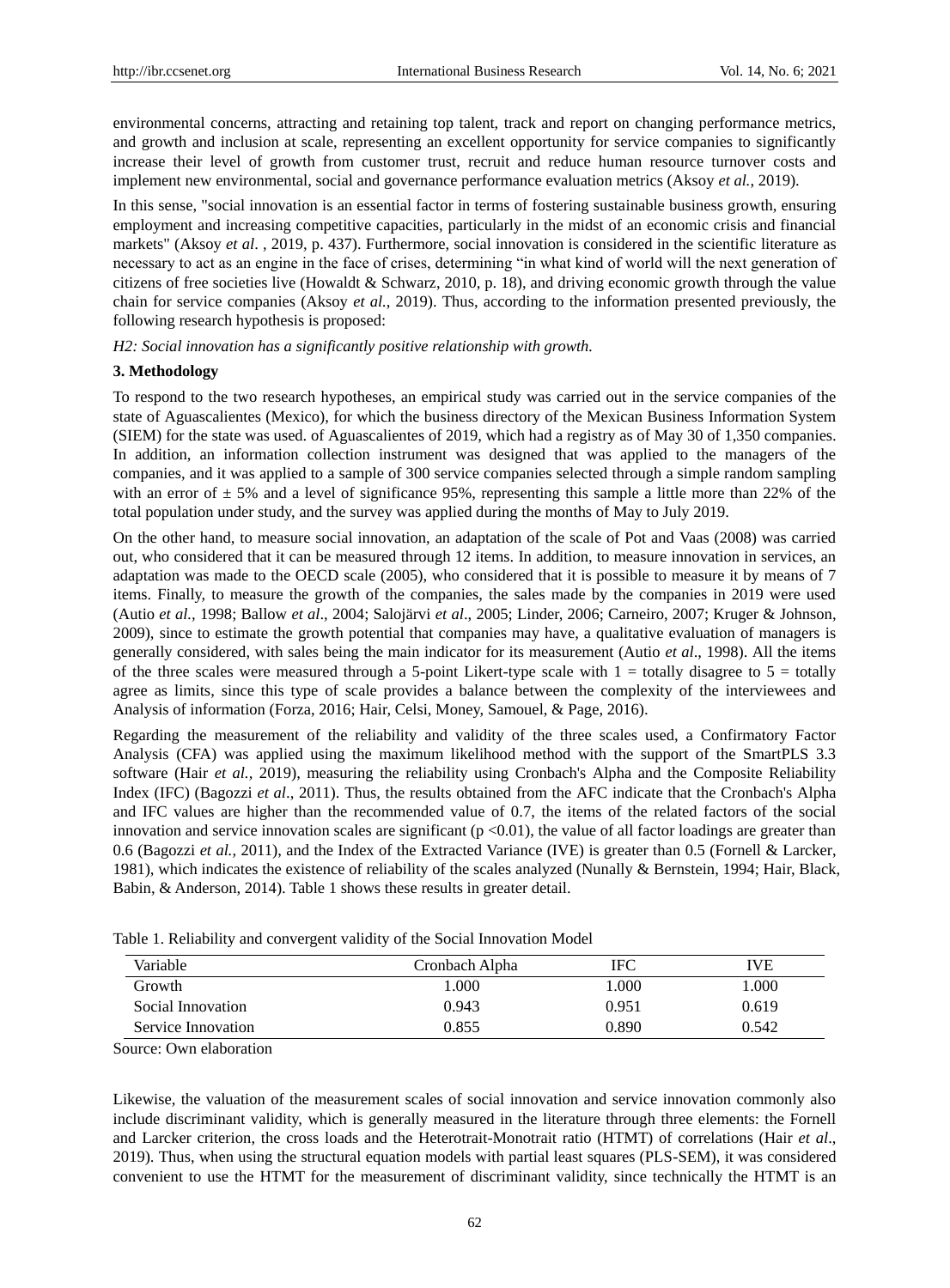estimate of what the real correlation would be. between the three constructs if they were measured in a perfect way, for which an HTMT value lower than 0.85 is recommended (Henseler, Ringle, & Sarstedt, 2015). Table 2 shows that the values of social innovation, service innovation and growth are lower than the value of 0.85 recommended by Henseler *et al*. (2015).

|  |  |  |  |  | Table 2. Discriminant validity (HTMT) of the Social Innovation Model |  |
|--|--|--|--|--|----------------------------------------------------------------------|--|
|--|--|--|--|--|----------------------------------------------------------------------|--|

| Variables          | Growth | Social Innovation | Service Innovation |
|--------------------|--------|-------------------|--------------------|
| Growth             |        |                   |                    |
| Social Innovation  | 0.160  |                   |                    |
| Service Innovation | 0.172  | 0.404             |                    |

Source: Own elaboration

# **4. Results and Discussion**

In order to respond to the two research hypotheses that were raised in this empirical study, the application of a structural equation model with the support of the SmartPLS 3.3 software (Hair *et al*., 2019) was considered pertinent, analyzing, in In the first instance, the nomological validity of the model of social innovation, service innovation and the growth of Mexican service companies through the Chi-square test, by means of which the results obtained between the model were compared theoretical and the measurement model obtaining non-significant results, which allows establishing an excellent correlation between the three analyzed constructs (Hair et al., 2019) and, secondly, the relationship between the third factors through the generation of a nomogram. Figure 1 more clearly shows the results obtained.



Figure 1. Nomogram of the PLS-SEM application

Source: Own Elaboration

Figure I shows that all the values of the standardized factor loadings of the social innovation and service innovation scales have a value greater than 0.6, which indicates the existence of internal reliability of the two scales (Hair *et al.,* 2019) . However, in growth it is not possible to obtain a standardized factor load greater than 0.6, because it was measured with only one item. In addition, the same figure also shows the value of the relationships (0.377; 0.160; p <0.01), which indicate that social innovation has significant positive effects on service innovation and on the level of growth of companies services of Mexico. Likewise, to be sure that the data on the relationship between these three constructs are significant, it is necessary to review the data from the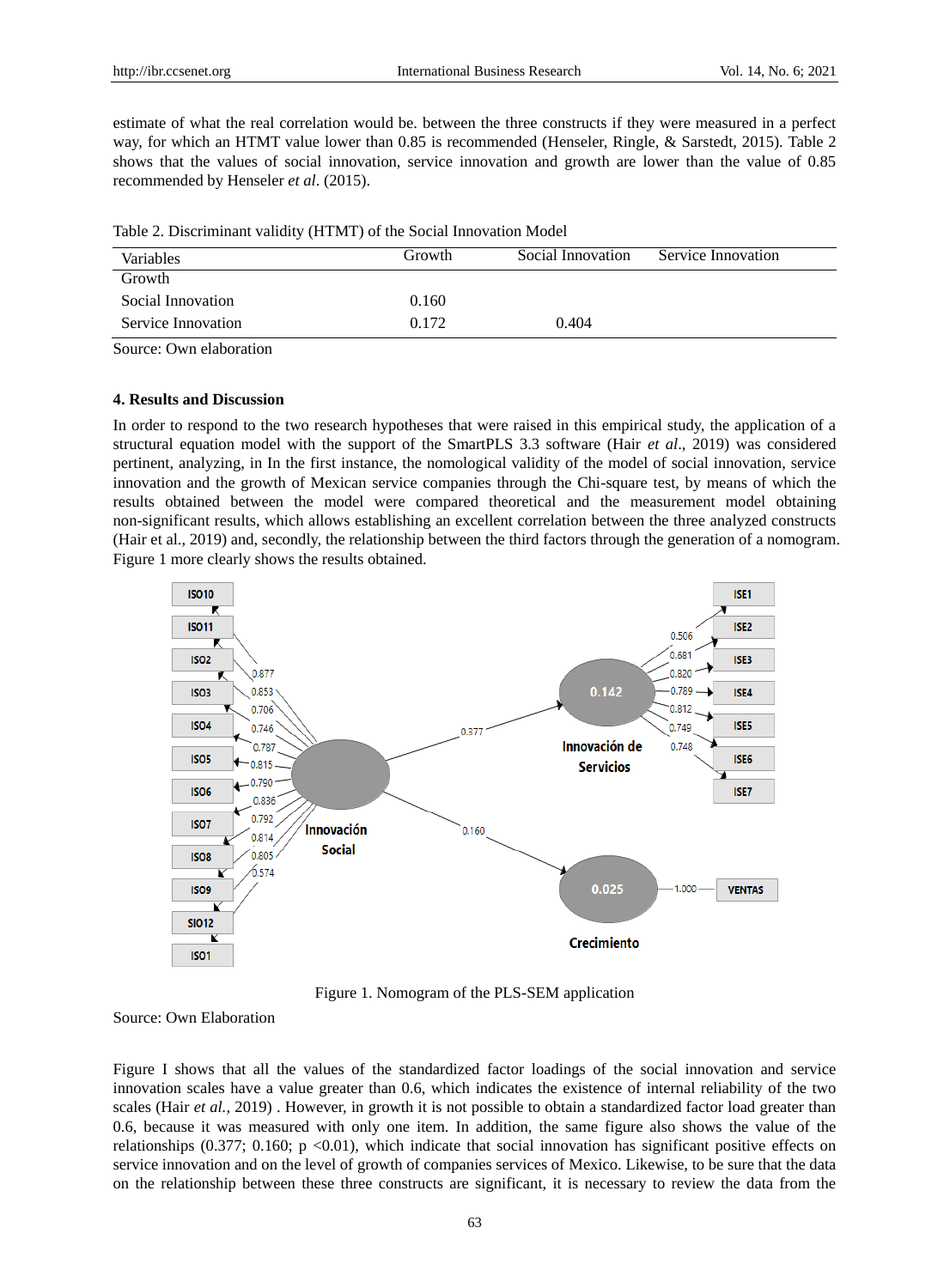| confidence interval of the HTMT by applying bootstrapping. (Dijstra & Henseller, 2015). |  |
|-----------------------------------------------------------------------------------------|--|
|-----------------------------------------------------------------------------------------|--|

| Variables                                          | Original<br>Sample $(O)$ | Sample Mean (M) | <b>Bias</b> | 2.5%  | 97.5% |
|----------------------------------------------------|--------------------------|-----------------|-------------|-------|-------|
| Social Innovation $\rightarrow$ Growth             | 0.160                    | 0.177           | 0.018       | 0.097 | 0.259 |
| Social Innovation $\rightarrow$ Service Innovation | 0.377                    | 0.386           | 0.009       | 0.256 | 0.482 |

Table 3. Bootstrapping confidence intervals of the Social Innovation Model

Source: Own Elaboration

Table 3 shows the values of the confidence interval of the HTMT at 2.5% and 97.5% in the bootstrapping analysis, and it can be observed that the value of 1 is not found in both the lower and upper intervals, which indicates the existence of the stability of the estimation of the coefficient of the relationship between the three constructs analyzed (Dijkstra *et al*., 2015). In this sense, these results indicate that Mexican service companies should focus their efforts on increasing social innovation activities, particularly with their main commercial partners, so that they have greater possibilities of significantly increasing service innovation activities and their growth level.

In addition, these results have several implications for both managers and service companies, the first of which is related to the data obtained from the application of the 300 surveys, which allowed a robust analysis of the existing relationship between innovation social, service innovation and the level of growth in one of the most important sectors for the Mexican economy (the services sector), for which in future studies it would be important to analyze these same three constructs in successful case studies, or in longitudinal studies. Therefore, in the literature in the field of innovation, it is not surprising that researchers, academics and industry professionals establish that social innovation activities are becoming one of the determining agents of service innovation. (D"amario & Comini, 2020).

A second implication derived from the results obtained is that social innovation has a significantly greater positive influence on service innovation than on the level of growth of service companies, as had been suggested by previous studies (Aksoy *et al*., 2019; Vanderhoven *et al*., 2020; Desmarchelier *et al*., 2020). For this reason, social innovation plays a fundamental role in service companies since when social innovation activities are significantly increased, it is more likely that service innovation activities will also increase, which will allow this type of companies substantially improve their level of growth and are more likely not only to remain in the market but also to increase their market share.

A third implication emanating from the results obtained is that a considerable part of the scarce studies published in the innovation literature have been essentially oriented towards the analysis and discussion of social innovation in highly industrialized and developed countries, leaving aside practically its analysis in emerging or developing economy countries. Therefore, it is important to establish that the service sector is one of the main sources of income for the majority of the population and is one of the most important sectors in the economy of this type of country, for which it is of the utmost importance that Researchers, academics and industry professionals guide their studies and research in the analysis and discussion of the effects of social innovation in the activities of service innovation.

A fourth and final implication derived from the results obtained is that even though the adoption and implementation of social innovation requires the realization of various changes in service companies, it is essential that service companies involve in service innovation activities to its main commercial partners, since this would not only facilitate the implementation of the required changes but also the obtaining of better business results, including a higher level of growth. In this sense, it is not surprising that social innovation is becoming a substantial activity that more and more service companies around the world are implementing in order to improve both their service innovation activities and their level of business growth.

## **5. Conclusions**

The results obtained in this study allow us to establish various conclusions, among which the following stand out. A first conclusion is that the estimated theoretical model has a high internal consistency, since it generated a high correlation between social innovation, service innovation and the level of growth of service companies, which allowed the acceptance of the two hypotheses research raised. A second conclusion is that the same estimated model allowed an overview of the main activities of social innovation and service innovation, which facilitated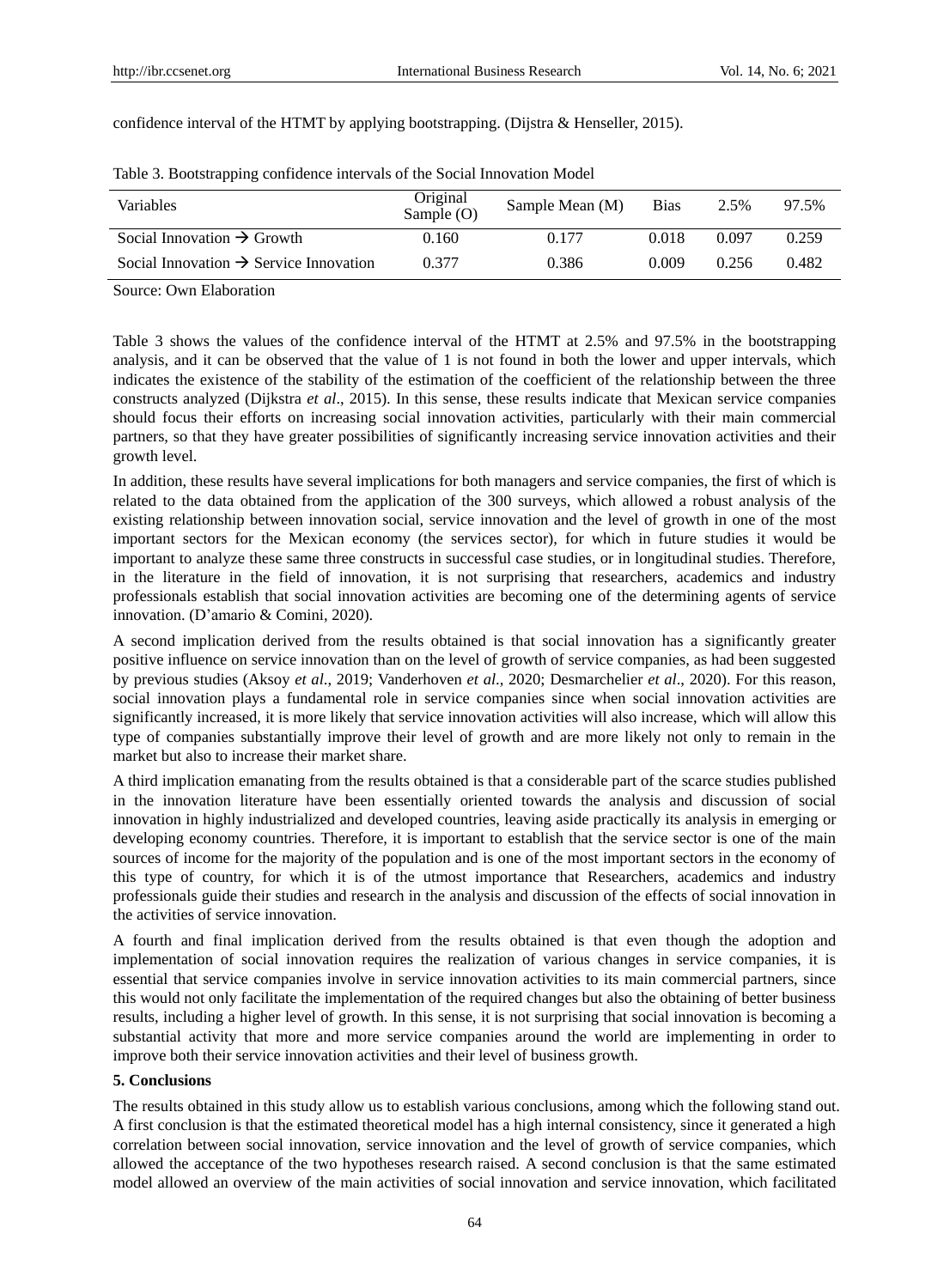the contribution of theoretical knowledge about the importance of the three analyzed constructs, as well as the contribution of robust empirical evidence of the effects of social innovation on both service innovation and growth.

A third conclusion is that the studies published in the innovation literature that analyze and discuss the relationship between social innovation, service innovation activities and the level of growth of service companies, are relatively scarce compared to those studies that have focused on the conceptualization of social innovation and service innovation (D'Amario *et al*., 2020), which from our point of view lack a substantial contribution to the development of knowledge, as they do not generate empirical evidence that allows contrasting the effects that social innovation has on service innovation activities, as well as that it can generate a comparison with the results previously obtained in the literature and establish the degree of influence of social innovation on service innovation.

A fourth conclusion is that the analysis of the relationship between social innovation, service innovation and the level of growth in service companies is a relatively recent topic in the innovation literature. However, even when this topic is gaining the attention of researchers, academics and industry professionals, it is possible to conclude that this topic is unfinished and open to discussion (D'Amario *et al.,* 2020). Finally, a fifth conclusion is that the analysis and discussion of the relationship of social innovation, service innovation and the level of growth of service companies in emerging economy countries, such as Mexico, has not been explored in the current innovation literature, for which this study provides empirical evidence and new knowledge of the relationship between these three constructs.

#### **References**

- Afriyie, S., Du, J., & Abdul-Azzis, I. M. (2019). Innovation and Marketing Perfomance of SME in an Emerging Economy: The Moderating Effect of Transformational Leadership. *Journal of Global Entrepreneurship Research*, *9*(40), 1-25. https://doi.org/10.1186/s40497-019-0165-3
- Aksoy, L., Alkire (née Nasr), L., Choi, S., Kim, P. B., & Zhang, L. (2019). Social Innovation in Service: A Conceptual Framework and Research Agenda. *Journal of Service Management, 30*(3), 429-448. https://doi.org/10.1108/JOSM-11-2018-0376
- Auttio, E., & Lumme, A. (1998). Does the innovator role affect the perceived potential for growth? Analysis of four types of new, technology-based firms. *Technology Analysis & Strategic Management, 10*(1), 41-54. https://doi.org/10.1080/09537329808524303
- Bagozzi, R., Yi, Y., & Philipps, L. (1991). Assessing construct validity in organizational research. *Administrative Science Quarterly, 36*(1), 421-458. https://doi.org/10.2307/2393203
- Ballow, J. J., McCarthy, B., & Molnar, M. J. (2004). *New Concepts in Value-Based Management: TRS Mapping and Total Economic Profit.* Wellesley, USA: Accenture Institute for High Performance Business.
- Baumol, W. J. (2002). Entrepreneurship, Innovation and Growth: The David-Goliath Symbiosis. *Journal of Entrepreneurial Finance, 7*(2), 1-10. Abstract retrieved from https://citeseerx.ist.psu.edu/viewdoc/download?doi=10.1.1.1027.202&rep=rep1&type=pdf
- Bureau of European Policy Advisers. (2010). *Empowering People, Driving Change: Social Innovation in the European Union, Bruselas: Comisión Europea.*
- Carneiro, A. (2007). What is required for growth? *Business Strategy Series, 8*(1), 51-57. https://doi.org/10.1108/17515630710686888
- D"amario, E. Q., & Comini, G. M. (2020). Social Innovation in Brazilian Social Entrepreneurships: A Proposed Scale for its Classification. *Revista Brasileira de Gestão de Negócios, 22*(1), 104-122. https://doi.org/10.7819/rbgn.v22i1.4037
- Damanpour, F. (1991). Organizational Innovation: A Meta-Analysis of Effects of Determinants and Moderators. *Academy of Management Journal, 34*(3), 555-590. https://doi.org/10.5465/256406
- Davis, G. F., & White, C. J. (2015). *Changing Your Company from the Inside Out: A Guide for Social Intrapreneurs*. Boston: Harvard Business Review Press.
- Desmarchelier, B., Djellal, F., & Gallouj, F. (2020). Mapping Social Innovation Networks: Knowledge Intensive Social Services as Systems Builders. *Technological Forecasting and Social Change, 157*(120068). https://doi.org/10.1016/j.techfore.2020.120068
- Dijstra, T., & Henseller, J. (2015). Consistent partial least squares path modeling. *MIS Quarterly, 39*(2),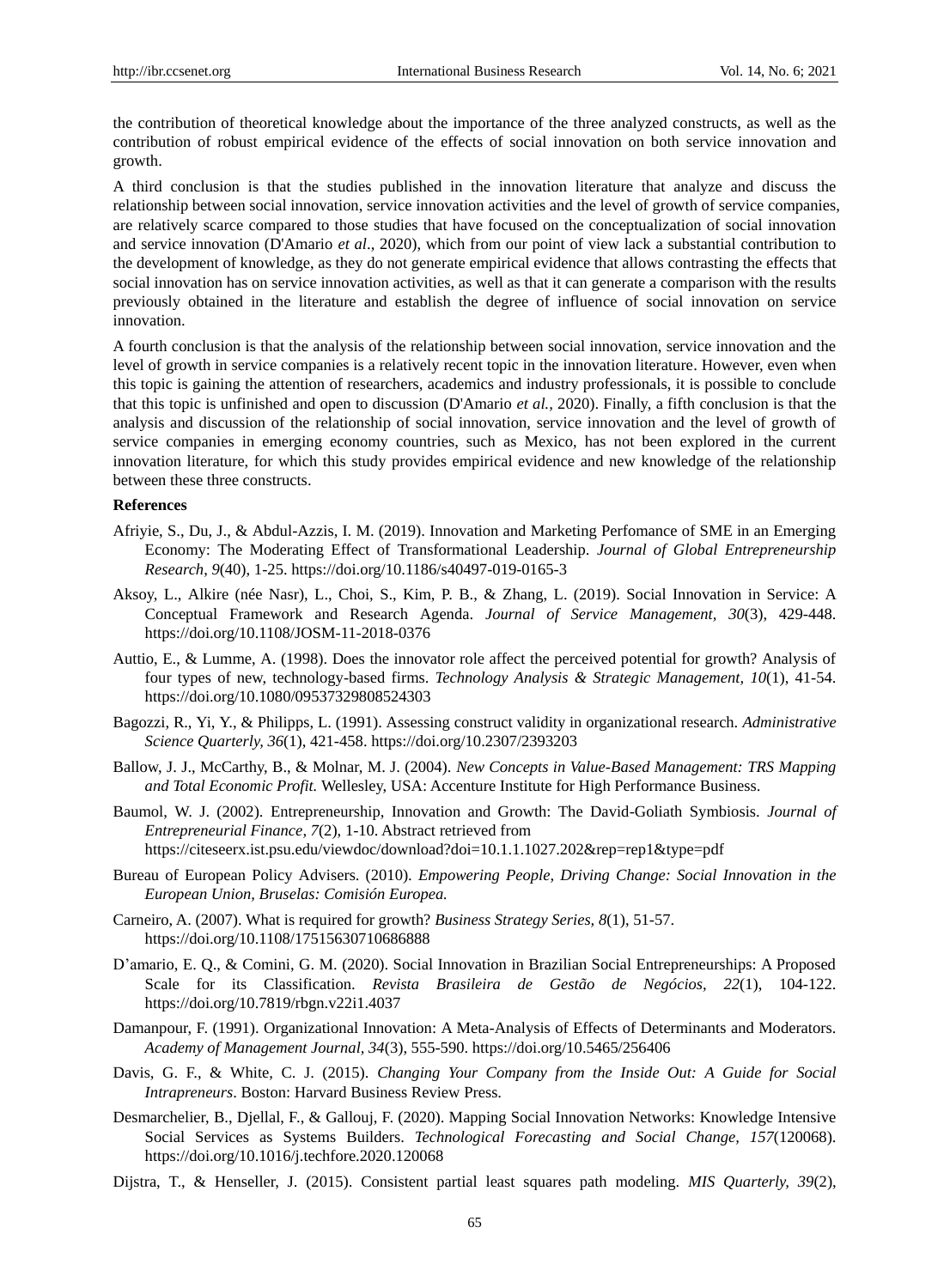297-2316. https://doi.org/ 10.25300/MISQ/2015/39.2.02

- Fornell, C., & Larcker, D. F. (1981). Evaluating structural equation models with unobservable variables and measurement error. *Journal of Marketing Research, 18*(1), 39-50. https://doi.org/10.2307/3151312
- Forza, C. (2016). Surveys, In: Christer Karlsson (Ed.), *Research Methods for Operations Management* (2nd ed.). New York, NY: Routledge.
- Hair, J. F, Celsi, M. W., Money, A. H., Samouel, P., & Page, M. J. (2016). *Essentials of Business Research Methods* (3rd ed.). New York, NY: Routledge.
- Hair, J. F., Black, W. C., Babin, B. J., & Anderson, R. E. (2014). *Multivariate Data Analysis* (7th ed.). Harlow, UK: Pearson Education. https://doi.org/10.4324/9781315704562
- Hair, J., Hult, T., Ringle, C., Sarstedt, M., Castillo, J., Cepeda, G., & Roldán, J. L. (2019). *Manual de Partial Least Squares PLS-SEM* (2nd ed.). Madrid: OmniaScience.
- Henseler, J., Ringle, C., & Sarstedt, M. (2015). A new criterion for assessing discriminant validity in variance-based structural equation modeling. *Journal of the Academy of Marketing Science, 43*(1), 115-135. https://doi.org/10.1007/s11747-014-0403-8
- Howaldt, J., & Schwarz, M. (2010). Social Innovation: Concepts, Research Fields and International Trends: IMA/ZLW. *Open Journal of Social Sciences, 4*(5).
- Kraus, S., Niemand, T., Halberstadt, J., Shaw, E., & Syrja, P. (2017). Social Entrepreneurship Orientation: Development of a Measurement Scale*. International Journal of Entrepreneurial Behavior & Research, 23*(6), 977-997. https://doi.org/10.1108/IJEBR-07-2016-0206
- Kruger, C. J., (Neels) & Johnson, R. D. (2009). Assessment of knowledge management growth: A South Africa perspective, Aslib Proceedings, New Information Perspectives. *Aslib Proceedings, 61*(6), 542-564. https://doi.org/10.1108/00012530911005517
- Linder, J. C. (2006). Does innovation drive profitable growth? New metrics for a complete picture. *Journal of Business Strategy, 27*(5), 38-44. https://doi.org/10.1108/02756660610692699
- Millar, S. R., Steiner, A., Caló, F., & Teasdale, S. (2020). COOL Music: A "Bottom-up" Music Intervention for Hard-to-Reach Young People in Scotland. *British Journal of Music Education, 37*(1), 87-98. https://doi.org/10.1017/S0265051719000226
- Montgomery, T. (2016). Are Social Innovation Paradigms Incommensurable? *International Journal of Voluntary and Nonprofit Organizations, 27*(4), 1979-2000. https://doi.org/10.1007/s11266-016-9688-1
- Naciones Unidas. (2020a). *Objetivos de Desarrollo Sostenible. La Agenda para el Desarrollo Sostenible, Ginebra.*
- Naciones Unidas. (2020b). *Informe de los Objetivos de Desarrollo Sostenible.* Naciones Unida, Ginebra.
- Nunally, J. C., & Bernstein, I. H. (1994). *Psychometric Theory* (3rd ed.). New York, NY: McGraw-Hill.
- Organisation for Economic Co-Operation and Development. (2005). *Oslo Manual: Guidelines for Collecting and Interpreting Innovation Data* (3rd ed.). OECD, Eurostat.
- Organisation for Economic Co-Operation and Development. (2005). *Oslo Manual: Guidelines for collecting and interpreting innovation data, In OECD* (Ed.), The Measurement of Scientific and Technological Activities, Paris: OECD Publishing, pp. 235-250.
- Organisation for Economic Co-Operation and Development. (2009). *Innovación Regional en 15 Estados Mexicanos*, OECD, Eurostat.
- Organisation for Economic Co-Operation and Development. (2010). *SMEs, Entrepreneruship and Innovation*, OECD, Eurostat.
- Phillips, W., Lee, H., Ghobadian, A., O"regan, N., & James, P. (2015). Social Innovation and Social Entrepreneurship: A Systematic Review. *Group & Organization Management, 40*(3), 428-461. https://doi.org/10.1177/1059601114560063
- Pot, F., & Vaas, F. (2008). Social innovation, the new challenge for Europe. *International Journal of Productivity and Performance Management, 57*(6), 468-473. https://doi.org/10.1108/17410400810893400
- Reilly, J. M. (2012). Green Growth and the Efficient Use of Natural. *Resources. Energy Economics, 34*(1), S85-S93. https://doi.org/10.1016/j.eneco.2012.08.033